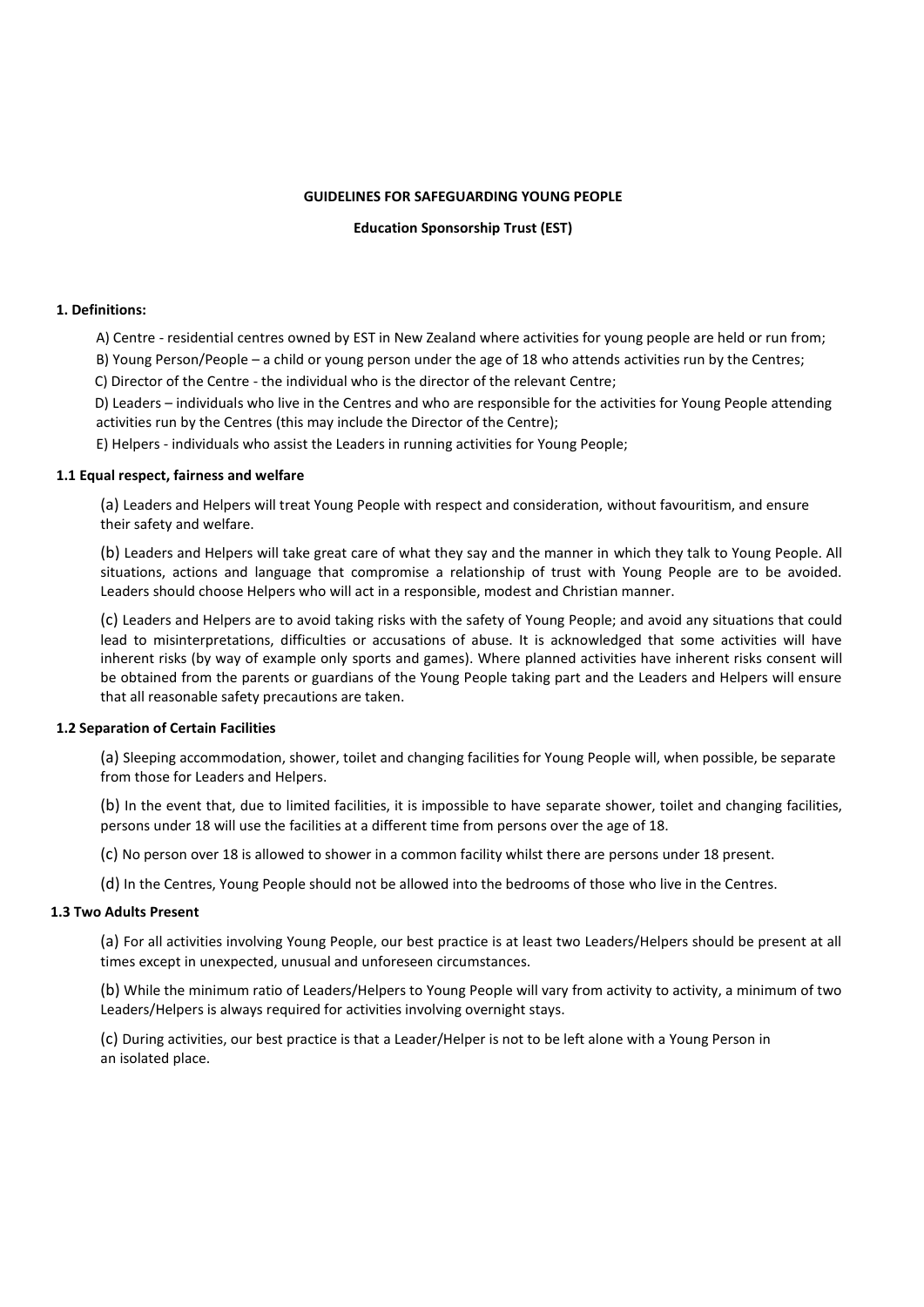## **1.4 Mentoring**

(a) Any private conversation (e.g. for mentoring, discipline or tutoring purposes) between a Leader/Helper and a Young Person should take place in a location visible and accessible to others.

### **1.5 Travel**

(a) Other than in a clear emergency, a Leader/Helper must not travel alone with one Young Person in a motor vehicle unless the parent or guardian of the Young Person has been informed and consent obtained.

(b) Drivers of vehicles used for transporting Young People for activities should only be persons who have the appropriate licence;

(c) Only vehicles having a current warrant of fitness should be used for transporting Young People for activities.

## **1.6 Movies and Other Media**

(a) EST recognizes that it is inappropriate to expose Young People to movies, television programs, internet content, computer games, print media, music or language that promote violence, intolerance or harm of a person in a sexual, physical or emotional way.

(b) For all activities involving use of media Leaders will ensure that only age appropriate media content in the context of the Catholic Tradition is provided.

### **1.7 Alcohol, Drugs and Tobacco**

(a) Under no circumstances are Leaders/Helpers to give alcohol, tobacco or illicit drugs to Young People.

### **1.8 Physical Contact During Sporting Activities and Games**

(a) Leaders/Helpers are to avoid inappropriate physical 'horseplay' with Young People. Due to the nature of some games and activities (e.g. touch rugby), some physical contact may occur between Leaders/Helpers and Young People in the context of the game or activity. In these cases Leaders/Helpers shall conduct themselves within the rules of the game and behave within the general expectation of fair play and good sportsmanship.

# **1.9 Privacy**

(a) EST will not publish personal details of Young People on websites or in publications. All published media items that show images or other records of Young People are to comply with the appropriate standards of modesty and decency.

#### **1.10 Records**

(a) For the purposes of activities, EST and the Centres may keep the following personal details and records of Young People:

i. a parental consent and contact form;

- ii. Dietary and medical details information form;
- iii. Completed incident reports in the event of an accident or incident relating to a Young Person, and;
- iv. Accurate records of Young Person attendance, program details and medical treatment information.

#### **1.11 Managing Allegations against Directors, Volunteers and Leaders and Helpers**

(a) It is important to note that anyone involved in EST activities has the right to report any concerns or suspicions about a Director, Leader or Helper in confidence and free from harassment.

(b) Any allegation that a Director, Leader or Helper has behaved in an inappropriate or unsafe way must be taken seriously and handled in an appropriate manner that ensures the safety of the Young Person/People first, as well as respecting the confidentiality (where appropriate) of the adult or adults involved.